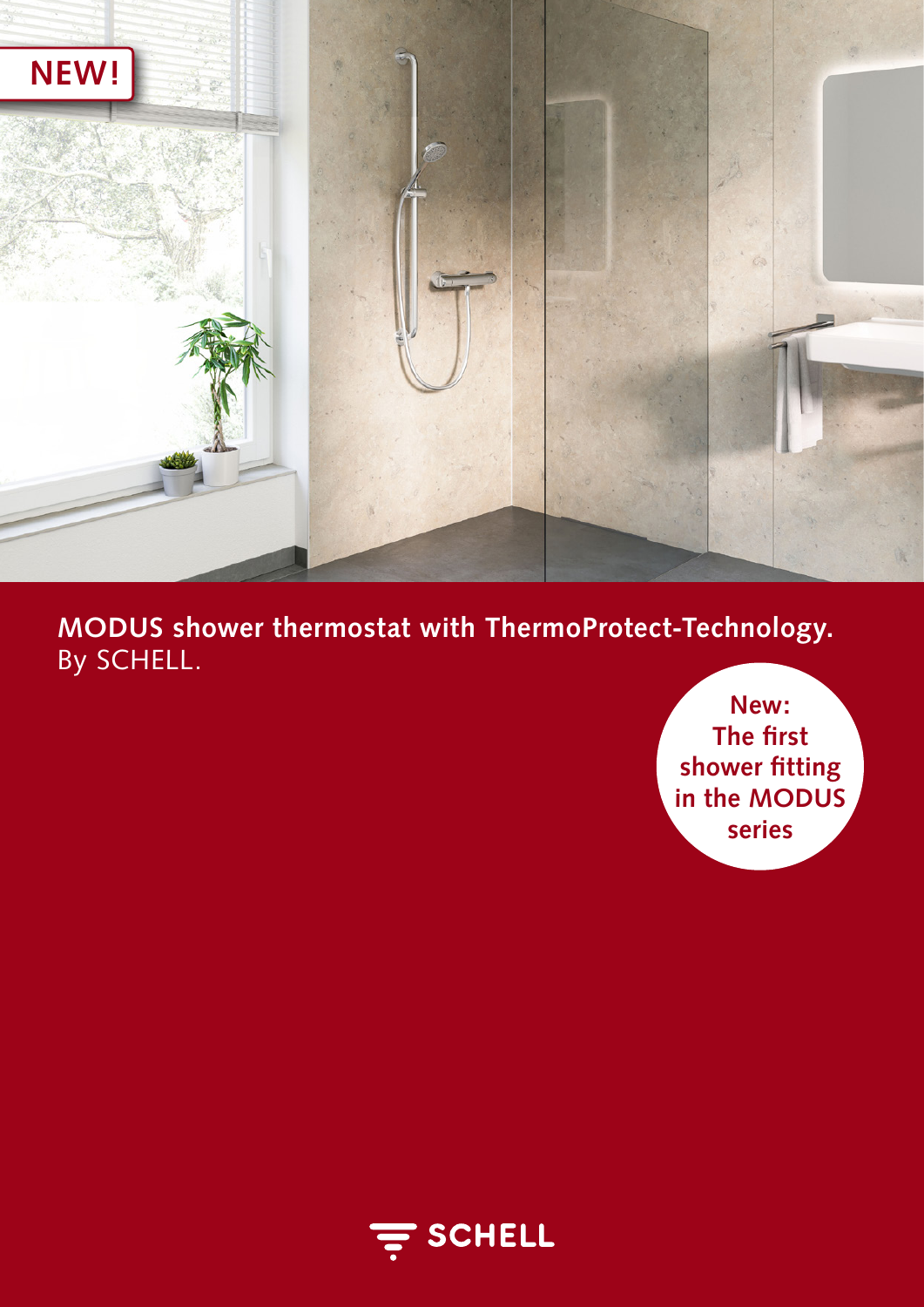# **SCHELL MODUS shower thermostat.**

The safe solution for accessible building projects, such as in hospitals or nursing.

The SCHELL MODUS shower thermostat with ThermoProtect-Technology offers optimum anti-scalding protection. For users with reduced motor function, anti-scalding protection is essential – and therefore very important for public and private nursing facilities. The thermally insulated housing (IsoBody-Technology) also offers anti-scalding protection as the housing does not heat up to the touch. Intuitive operation is another key feature. This is where the MODUS shower thermostat scores points with its well-designed handles and control markings in particular.

### **Product description:**

- Exposed shower fitting for mixed water with thermostat, according to EN 1111, unlockable temperature limiter (factory-set to 38°C), anti-scalding protection (43°C), even if cold water supply fails
- Open/closed 90° ceramic cartridge
- 2x backflow preventer
- Outlet: DN 15 G 1/2 male thread (bottom)
- Flow pressure (min.–max.): 1.5–5.0bar
- Fitting flow volume: max. 20/min, conversion for LEED/BREEAM certification possible
- Material: Metal housing and handles
- Finish: chrome-plated

## **Advantages:**

- IsoBody-Technology and concealed S-connections provide anti-scalding protection as the housing does not heat up
- Temperature limiter at 38°C and anti-scalding protection at 43°C, even if cold water supply fails
- Intuitive and very user-friendly operation with intelligent handle design, short rotation path (90°–ceramic head part) and self-explanatory pictograms
- Rugged and durable thanks to all-metal design for handles and housing
- Saves water when used together with SCHELL hand shower or SCHELL flow restrictors
- Optional reduction in litre output for building certifications to LEED or BREEAM
- Support for restoring drinking water hygiene to proper levels thanks to optional, tamper-proof thermal disinfection
- Timeless design with high-quality haptics

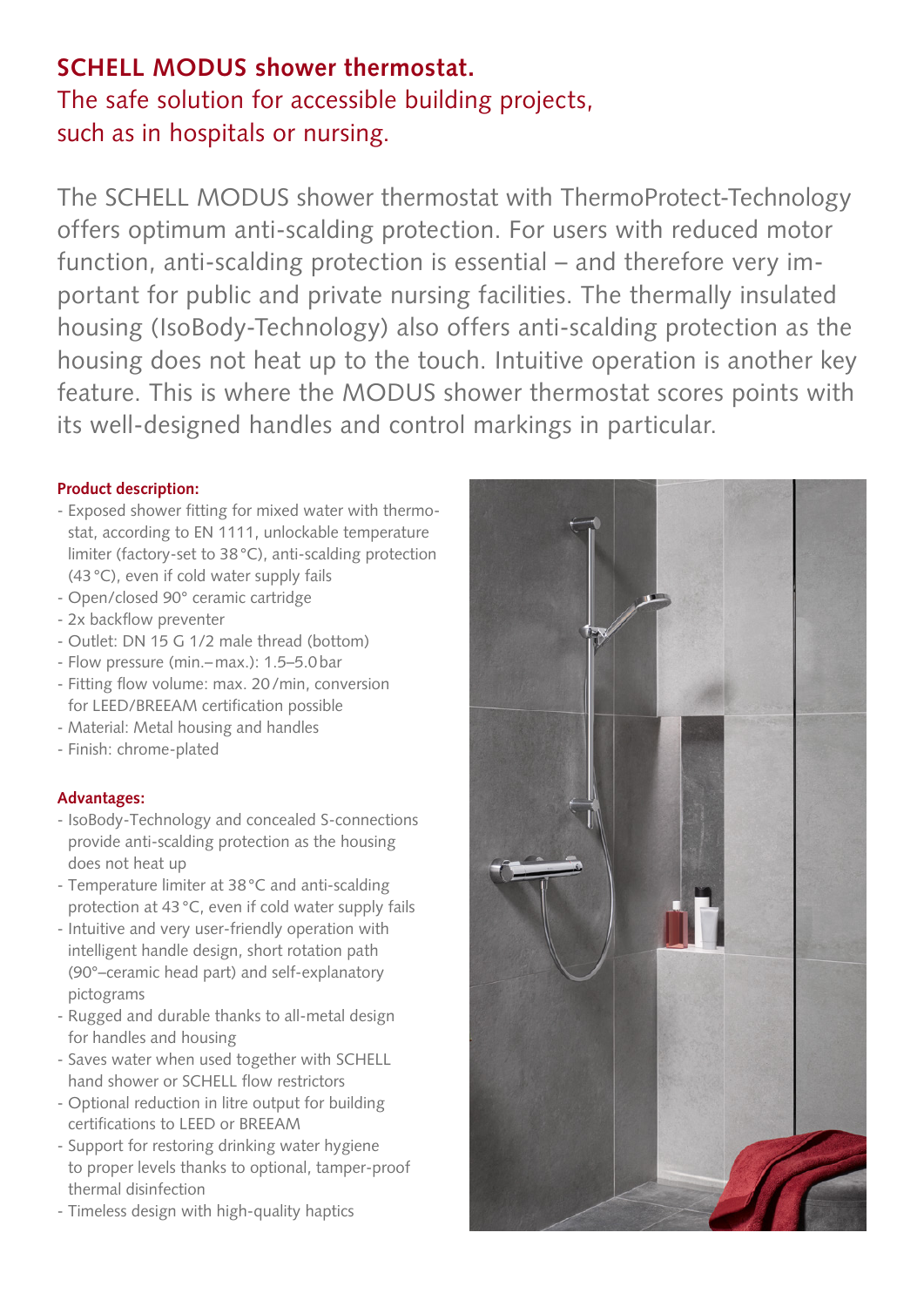## **SCHELL MODUS shower thermostat at a glance.**



#### **Recommended accessory items**

**SCHELL VITUS shower kit** Art no. 29 189 06 99 **SCHELL hand shower** Art no. 29 191 06 99



#### **SCHELL MODUS shower thermostat**

Art no. 02 185 06 99